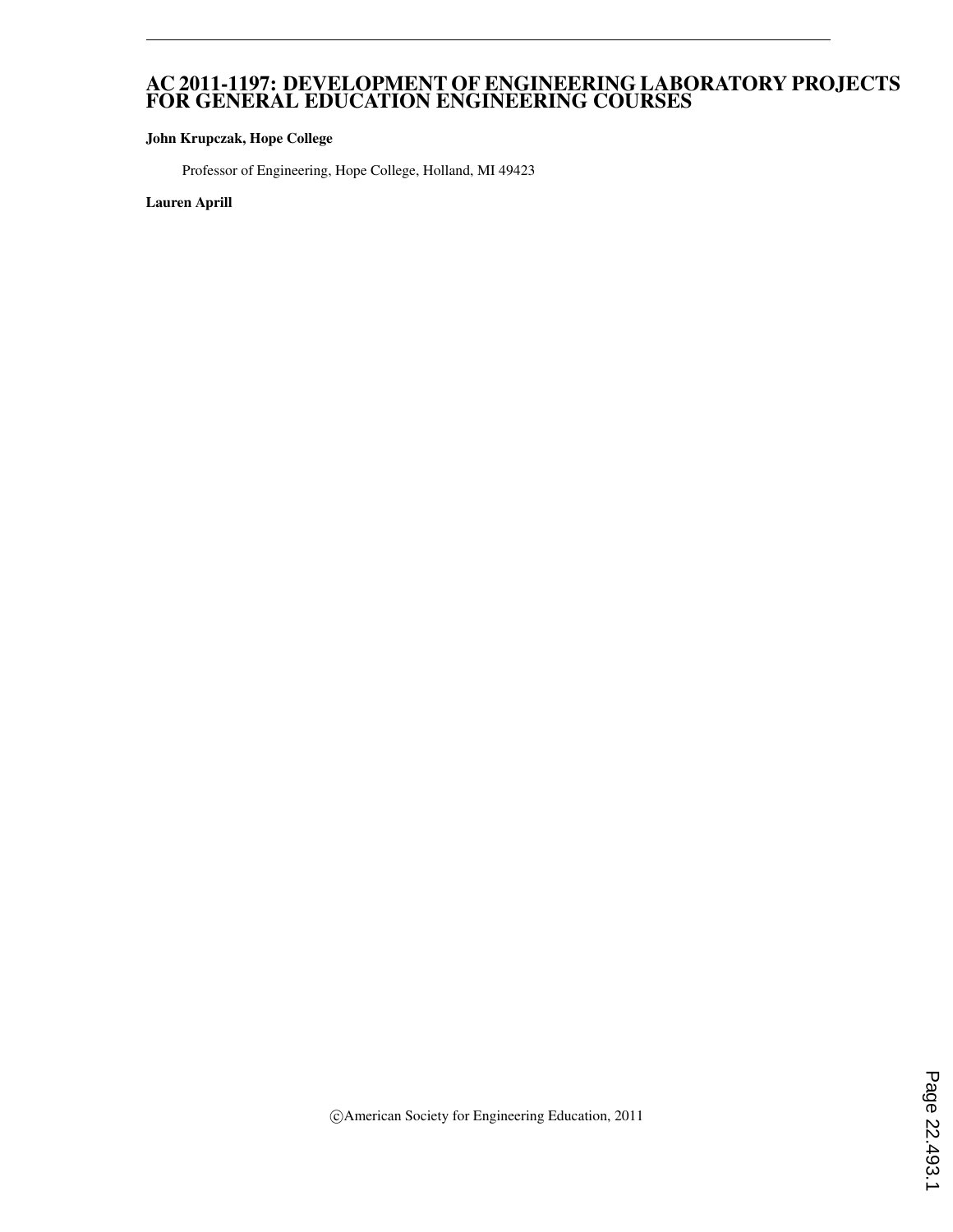# **Development of Engineering Laboratory Projects for General Education Engineering Courses**

### **Abstract**

A group of laboratory projects is being developed for use in either general education engineering courses to improve technological literacy or in introduction to engineering courses. The projects each focus on the construction of a working technological device that each student takes home upon completion. Projects include building and testing devices such as an LED light, an electric motor, a working speaker, a simple radio, a transistor amplifier, and a photovoltaic battery charger. The projects were developed specifically for use in the two-year college environment. The projects use basic component parts that are easy to obtain. The target average cost is five to ten dollars each. No special tools are required for construction and the projects can be conducted in virtually any room equipped with tables. The projects are robust and durable and provide an unmistakable indication of proper operation. The projects can be taught by a faculty member from any engineering discipline. All necessary supplies fit in a box which can be readily shipped. This allows colleges to borrow, rent, or lease rather than own the equipment. Laboratory procedures and questions can be modified to better suit the needs of either and introduction to engineering or a technological literacy course for non-engineers. Testing was based on subject matter content tests administered to the students before and after completing the projects. Students completing the projects show statistically significant increases in content knowledge related to the project topics. A method of assessments is also being explored that involves having each student design and construct his or her own simple version of some of the technological devices studied. This work was supported by the National Science Foundation under award: DUE-0633277.

#### **Introduction**

Engineering programs are being called upon to help to insure that all undergraduate students develop an understanding of engineering and technology. In a survey conducted by the American Associate of Colleges and Universities, eighty-two percent of employers cited "new developments in science and technology" as an area needing more emphasize in colleges and universities<sup>1</sup>. The National Academy of Engineering (NAE) has also called attention to an inconsistency of modern life. The NAE states "Despite the ubiquity of technology most citizens are not equipped to make well-considered decisions or to think critically about technology<sup>2</sup>." The NAE further points out that "Capable and confident participants in our technologicallydependent society must know something about engineering<sup>3</sup>." All Americans would benefit from a general understanding of the wide range to technologies vital to everyday life. This understanding of technological principles, or technological literacy as it is sometimes called, should encompass more than just an ability to use personal computers and information technologies and include knowledge of a broad range of technological processes and systems.

A difficulty in helping non-engineers to develop an understanding of technology is the limited number of engineering courses that are intended for the general education of non-engineers.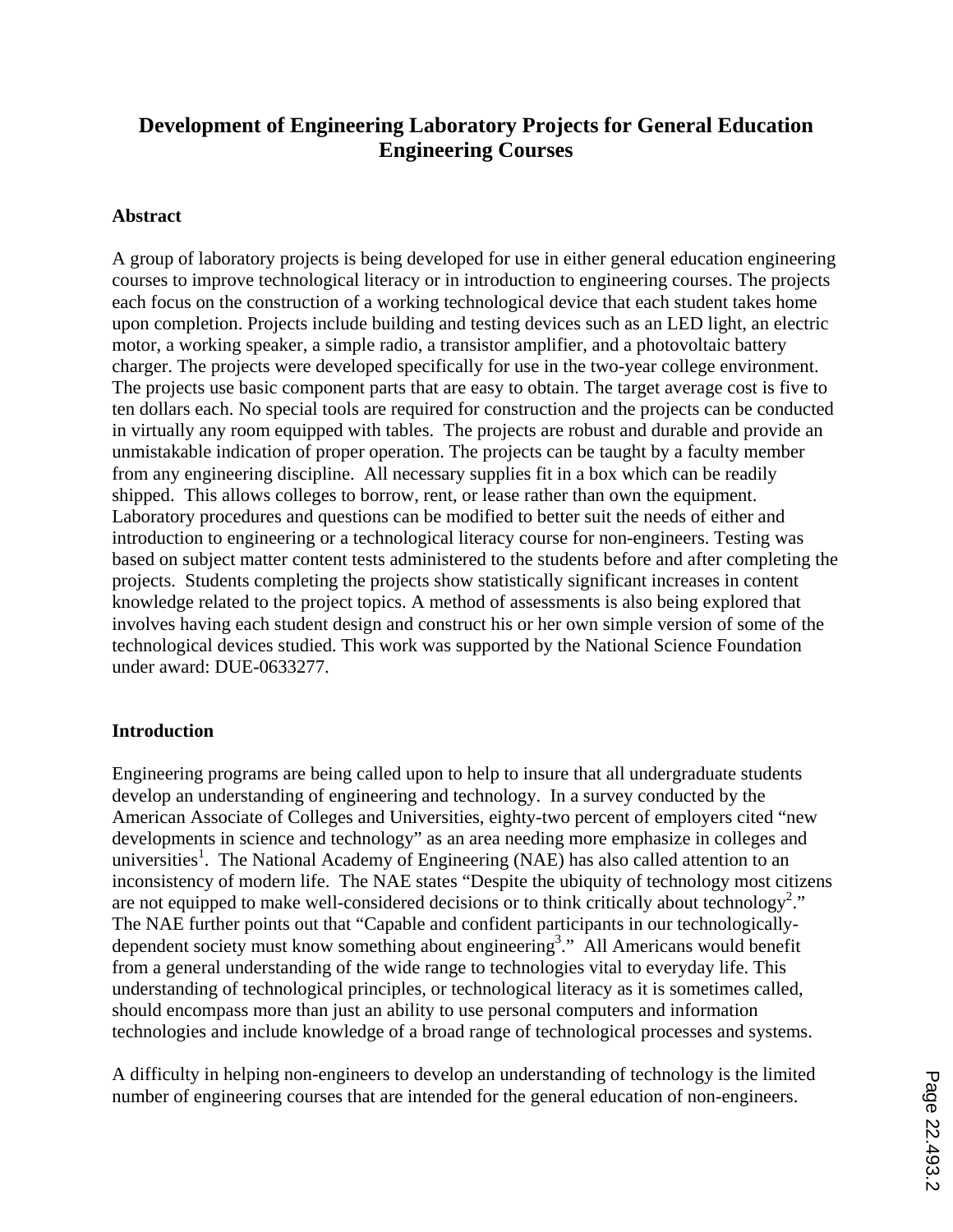Most engineering courses are intended primarily for students pursuing an engineering major. The large body of perquisite knowledge considered necessary for these engineering courses inhibits participation by non-engineering majors.

In the midst of this situation some positive developments can be found. The National Science board has advocated that engineering departments should offer courses for non-engineers<sup>4</sup>. A number of engineering departments offer service, or general education courses, for nonengineers<sup>5-16</sup>. These technological literacy courses have attracted consistent interest from nonengineering students.

A challenge to extending the number of general education engineering courses available is the limited amount of appropriate material available for faculty attempting to teach these courses. In courses for engineering majors there is a well-developed body of course material available in the form of textbooks, laboratory projects, and assessment materials. A need exists for and appropriate range of course materials for general education engineering courses.

On the issue of technological literacy, the potential role of existing introduction to engineering classes should not be overlooked. Due to their limited prerequisites introduction to engineering courses have the potential to be general education courses open to all students. In addition, these courses have the possibility of exposing engineering students to a broader range of technological devices and issues than they are likely to encounter in advanced course work in a specific engineering discipline. Achievement of either of these goals would require appropriate curriculum materials and learning activities. Some of the curriculum materials used in current existing introduction to engineering courses may require modification to better meet the technological literacy goal of a broad understanding of a wide range of technology.

An additional consideration regarding introduction to engineering courses lies in acknowledging that not all students enrolled in an introduction to engineering course will persist to completion of an engineering major. Setting aside the issue of why these students leave engineering, it is reasonable to suggest that introduction to engineering should provide these students with knowledge relevant to their general education. Some of the material in introduction to engineering courses should prove beneficial even to those students who do not elect to continue in engineering.

#### **Importance of Two-Year Colleges**

Consideration of any issue that impacts undergraduate education should not overlook the important role that two-year or community colleges in higher education. Increasingly two year schools represent an affordable higher education option for many students. Efforts to attract students to an engineering career must acknowledge that two-year institutions or community colleges represent the fastest growing segment of higher education<sup>17</sup>. Recent data shows that 40% of individuals earning bachelor or master's engineering degrees started higher education in a community college. The trend is higher in some states such as California for which more than 48% of graduates with science or engineering degrees started at a community college<sup>18</sup>.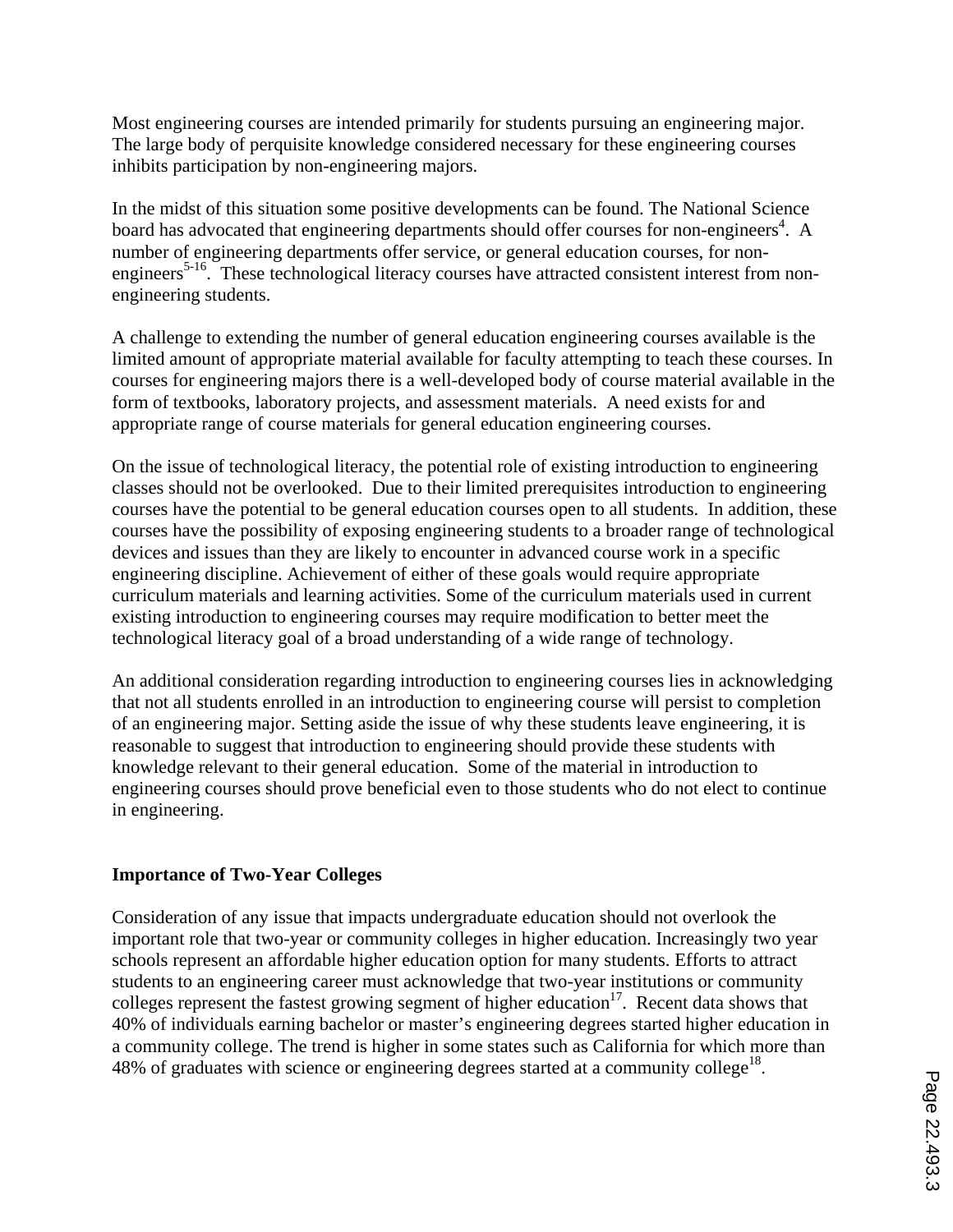Conditions in two year colleges present challenges for both students and faculty. Engineering programs in two year colleges are typically small. These programs often have only one or two faculty members who teach courses running the gamut of the engineering curriculum. Faculty teaching loads are high compared to other areas of higher education. Access to facilities such as laboratories is limited and laboratory space is typically shared by multiple departments. Space for storage is severely constrained as are equipment budgets. Support staff for laboratory preparation is frequently non-existent. In these circumstances, faculty at two-year colleges have difficulties carrying out extensive curriculum development work.

#### **Goals of this work**

The goal of the work reported here is to develop eight laboratory projects suitable for use in general education engineering or technological literacy courses for non-engineers. The projects should also be appropriate for introduction to engineering courses, however there may be differences in some of the details of how the projects are used with engineers and non-engineers. The projects are intended to be amenable for use in either the community college environment or in four year programs. Initial stages of this work have been reported earlier<sup>19</sup>.

#### **Laboratory Development Process**

A general theme of establishing a sense of empowerment guides the development of the projects. Learning about engineering and technology should be an empowering process especially for the non-engineering student. One of the reasons that technology and engineering are important to society is because they provide new capabilities not otherwise possible. The same holds true for individuals. Individuals use technology, like the automobile for example, to achieve capabilities that they would not otherwise posses. Projects should therefore emphasize the practical utility or usefulness of technology.

The key general themes or characteristics desired for the projects are listed in Table 1. The projects should focus on technologies that are important to daily life. The term core technologies was adopted to describe technological devices and systems that are common because they are particularly influential in some way. This was seen as important for both the non-engineering students and the engineering students. For the non-engineers it is important to promote an understanding of foundational technologies to establish a knowledge base for life long learning. For students who may be continuing on in engineering, establishing a familiarity with influential technologies helps to establish prior knowledge and a context for more detailed advanced study.

An appropriate level of project sophistication is sought for the projects. The projects should be such that there are one or two most important underlying principles of operation which are highlighted through the project operation. In other words the projects should not be overly complex requiring extensive background knowledge to understand. However given that the target group is undergraduate students, overly simplistic projects should also be avoided.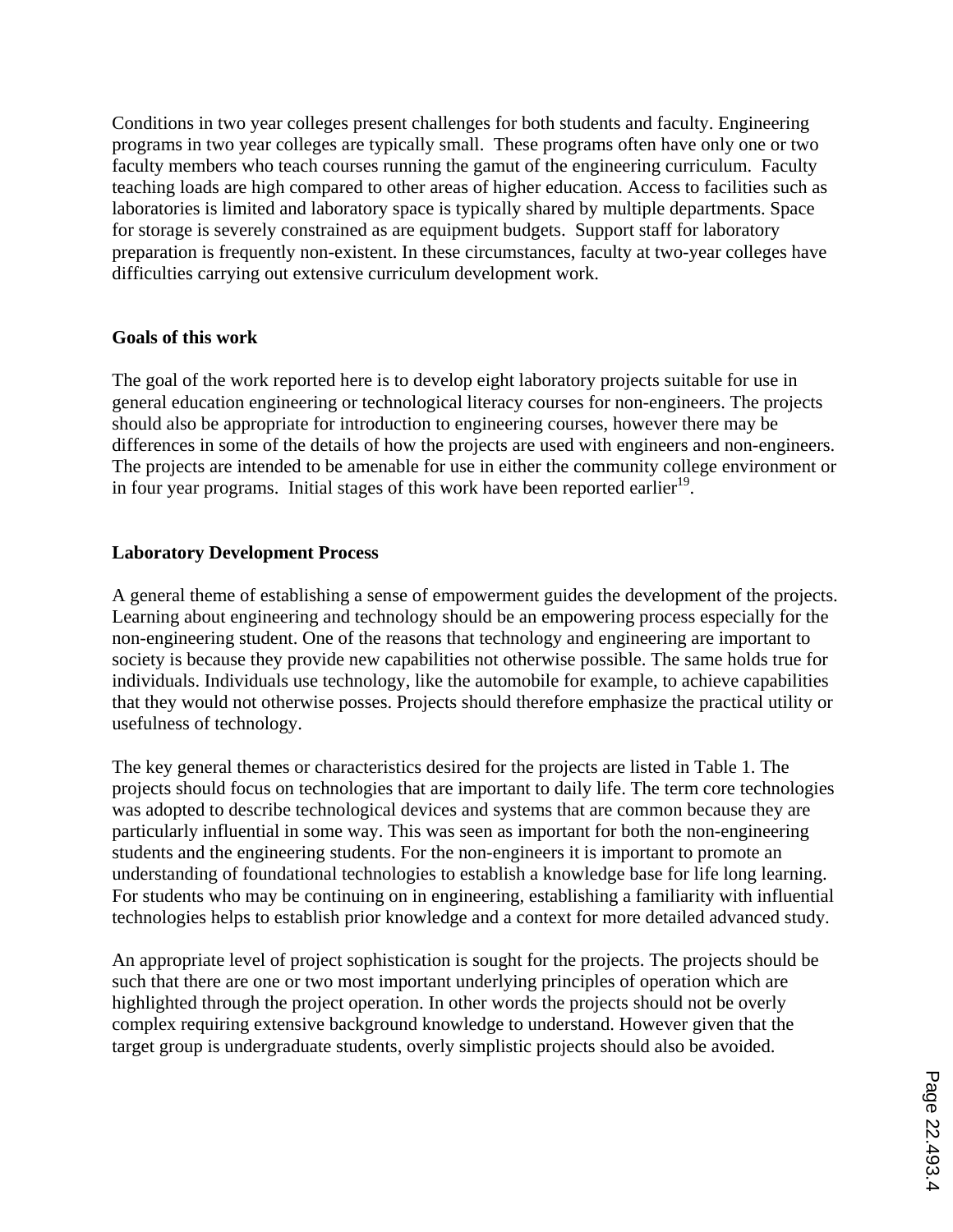The projects should focus on building or constructing a working technological device. Each person should be able to make his or her own device and keep it when completed. Alternatively if the student does not want to keep the completed project, it should be possible to recycle the project and reuse most of the materials. The average cost of the projects should be in the range of 5 to 10 dollars each. This would allow the cost of the set of projects to be within the cost of a typical laboratory class fee of 50 to 100 dollars. The projects should use materials and components parts that are relatively easy to obtain from hardware, office supply, or grocery stores or be obtainable from readily located online sources.

The projects should be robust and durable. The construction should not involve delicate adjustments. However construction of the devices should involve an appropriate level of engagement on the part of the students. The devices should not just snap together in a few minutes. It is expected that completing the project should involve concentration and effort but be possible for most students to complete in a one to three hour laboratory period.

When properly completed the projects should produce some clearly recognizable indication that they work. There should be some unmistakable outcome that results from a successful project. Non-functional projects should be amenable to troubleshooting and repair. If a student constructs a device and it does not work, then the design should be such that the student can carry out an analysis to find and correct the problem.

It should be possible to complete the projects using commonly available hand tools. No specialized or expensive equipment should be needed. It should be possible to conduct the laboratories in a wide variety of different types of rooms. The only assumption made regarding space is that some type of flat-surface table space is available on which each student can work.

The projects should involve basic technologies and principles of operation such that any engineering faculty member should be able to carry out the laboratories. Engineering faculty may have to review background material related to the project, but a high level of expertise in the subject should not be necessary to conduct the laboratories.

Little if any storage space should be needed for the laboratory materials. To address the problem of obtaining equipment, it should be possible to fit all the materials needed for a group of approximately 24 students into a box of 20-50 pounds. The material and can be shared between schools or potentially obtained from a commercial supplier. When the laboratory is completed most of the materials leave with the students in the form of the completed projects. Projects that are not taken home are recycled back into basic components that fit inside the original box.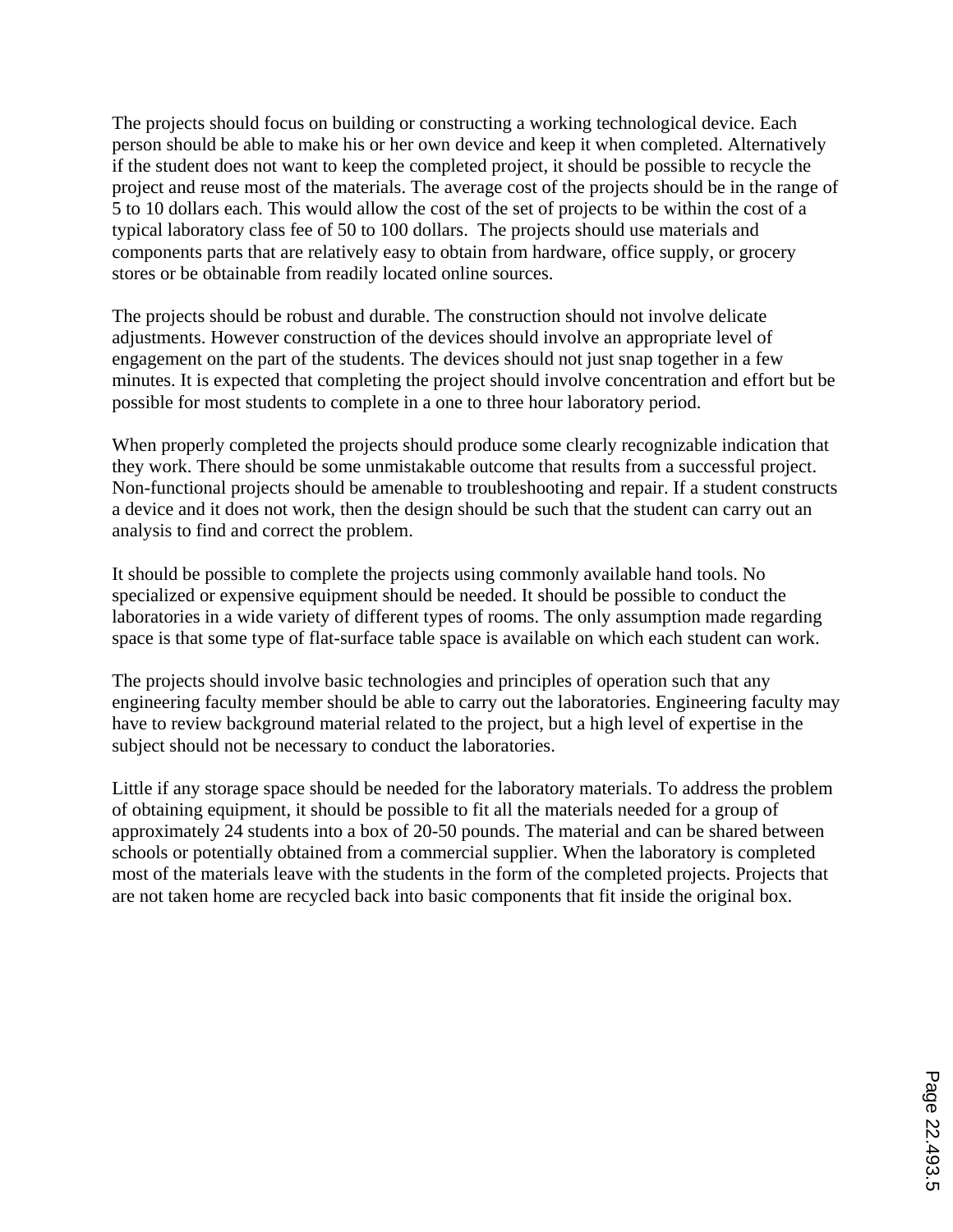**Table 1:** Desired Characteristics for Projects.

| 1  | Involve construction of a working technological device.                 |
|----|-------------------------------------------------------------------------|
| 2  | Represent the application of a principle of science.                    |
| 3  | Each person keeps the device or major parts can be recycled and reused. |
| 4  | Use common parts that are easy to obtain.                               |
| 5  | Average cost of 5-10 dollars per project.                               |
| 6  | No special tools required.                                              |
| 7  | No special type of laboratory space or facilities needed.               |
| 8  | Robust, durable designs.                                                |
| 9  | Clear unmistakable indication of proper operation.                      |
| 10 | Any engineering faculty member can teach.                               |
| 11 | Potential of all materials arriving in a box of 20-50 pounds.           |
| 12 | Require 1 to 3 hours to complete.                                       |

### **Laboratory Projects under Development**

## **Book light**

The basic series electrical circuit is an important concept that should be understood as part of the technological literacy of non-engineers. In addition, it should not be assumed that beginning engineering students fully grasp the idea of a complete circuit or even a conductor for that matter. Some laboratory activity is needed to help to solidify understanding of the series circuit. A common laboratory exercise to address this idea involves lighting a small bulb using a battery and one or more lengths of wire. While the battery and bulb activity conveys the concept, it was desired to have a laboratory project on this topic in which students could become more personally interested. The booklight project was developed to achieve this goal.

The project involves constructing a light that clips on to a book. The booklight is based on an LED and uses a binder clip to attach to the book. Other materials needed to create the basic circuit are a push-button switch, solid wire, two AAA batteries, and a battery holder. A piece of tubing is used as the neck of the booklight. Figure 1 shows the materials needed for the project. A modification of the project uses a plastic "chip clip" in place of the binder clip.

Figure 2 is a circuit diagram for the booklight. The LEDs used are amber or white with a forward voltage of approximately 3 Volts. This makes it possible in most cases to dispense with a series resistor for the LED.

An example of the completed project is also shown in Figure 1. The students are encouraged to decorate or otherwise customize the appearance of the light. Many students embrace this creative aspect of the project.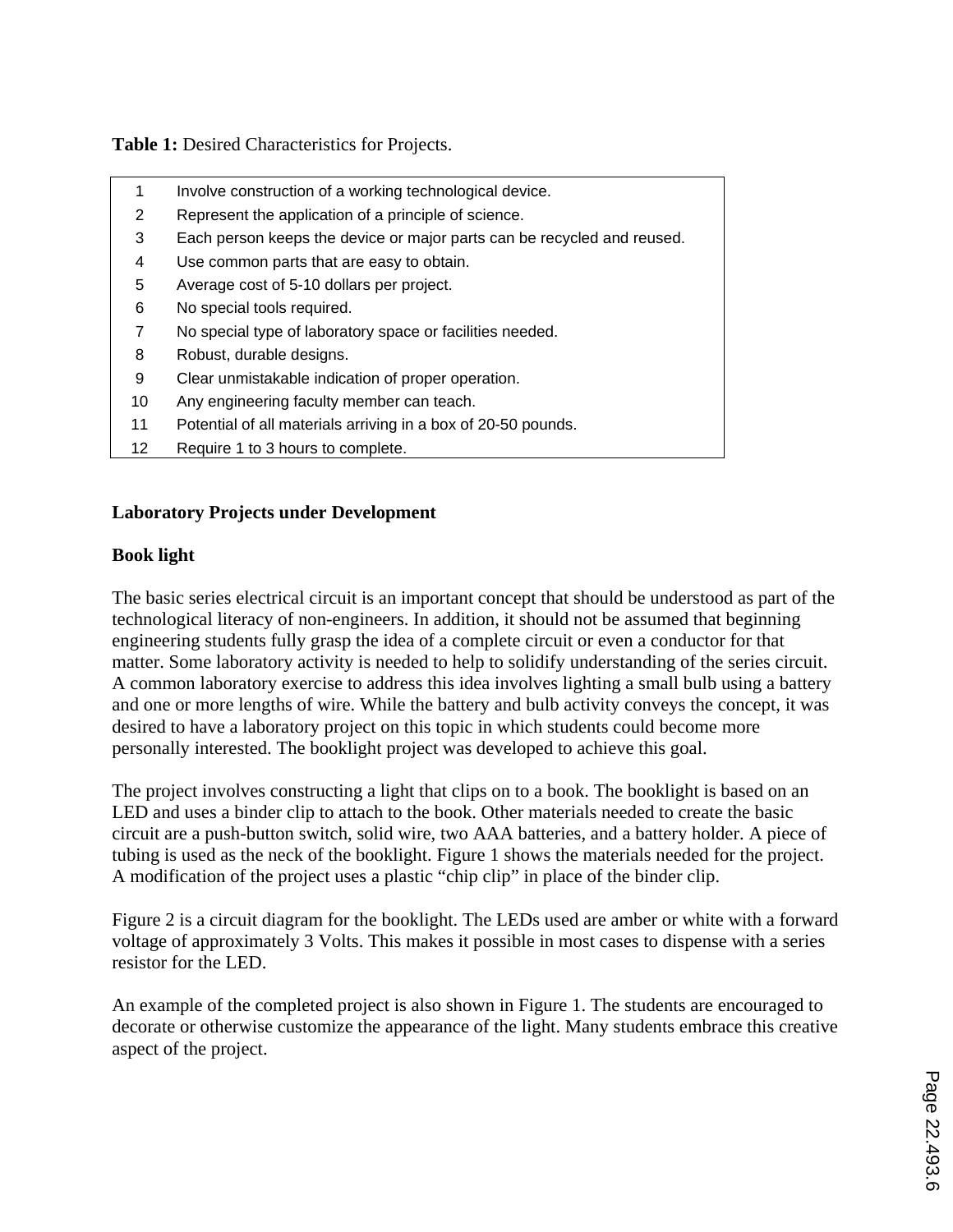

**Figure 1**: Booklight Components and Example of Completed Device.



**Figure 2**: The Booklight Circuit.

### **Electric Motor**

The electric motor is an important component in a wide variety of technological devices. The electric motor is a compelling application of electromagnetism. A key aspect of the classic DC electric motor is the reversal of the direction of current through the rotating armature each half rotation. It is difficult for students to absorb the importance of this design feature, and the means through which it is accomplished from diagrams or written descriptions of electric motors. However it is relatively easy to construct a functional DC motor.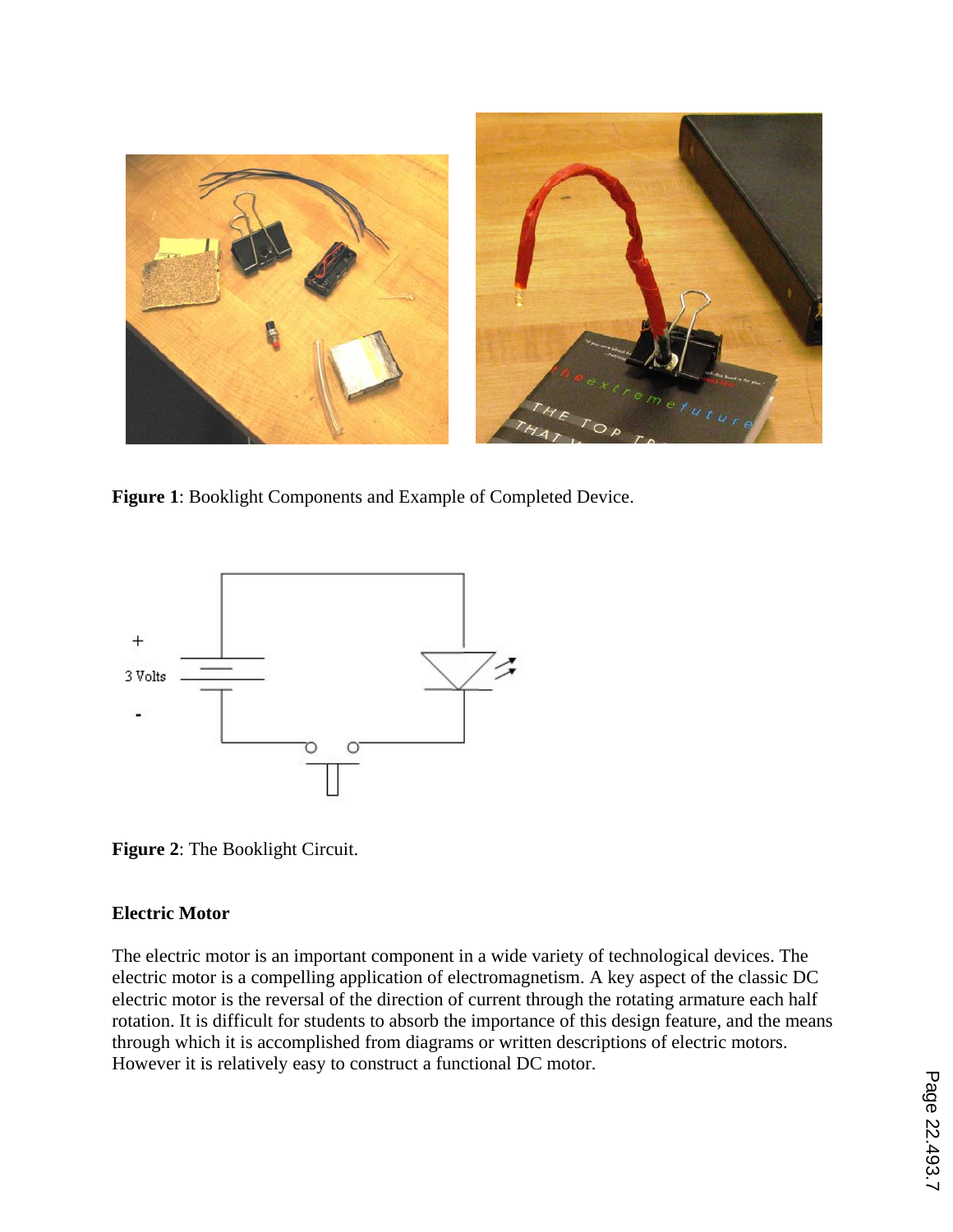A number of electric motor kits are available commercially. Also a wide range of simplified doit-yourself motor designs exist. It was decided to develop an electric motor design for this project made from simple commonly available parts to help students to focus on the function of that particular motor component. By using familiar objects outside of their familiar use, attention is drawn to the function that component. This facilitates discussion of how the particular attributes of that object help to fulfill a specific function in the motor. It was felt that using a motor constructed from specifically manufactured parts would encourage the tendency to see that special attributes somehow embedded in those parts allow the motor to function. Therefore the project avoids any prefabricated parts and uses only general purpose materials and common hardware.

An example of the electric motor is shown in Figure 3. Components include: wire, cork, bamboo skewer, brass strips, bolts, and a plastic tray. Construction requires that students wind the field and armature coils and assemble the component parts. Students keep the completed motors. A gearbox is constructed and used to measure output power and torque. The gearbox is part of the laboratory equipment and is not taken home. The motor works well using either ceramic or neodymium magnets for the stator magnet.

The design of the motor was also intended to not be overly simple. It was specifically determined that the design should include an armature, commutator, brushes, and stator that correspond to the same components in a typical DC electric motor.



**Figure 3:** Electric Motor and Gearbox Used for Torque and Power Measurements.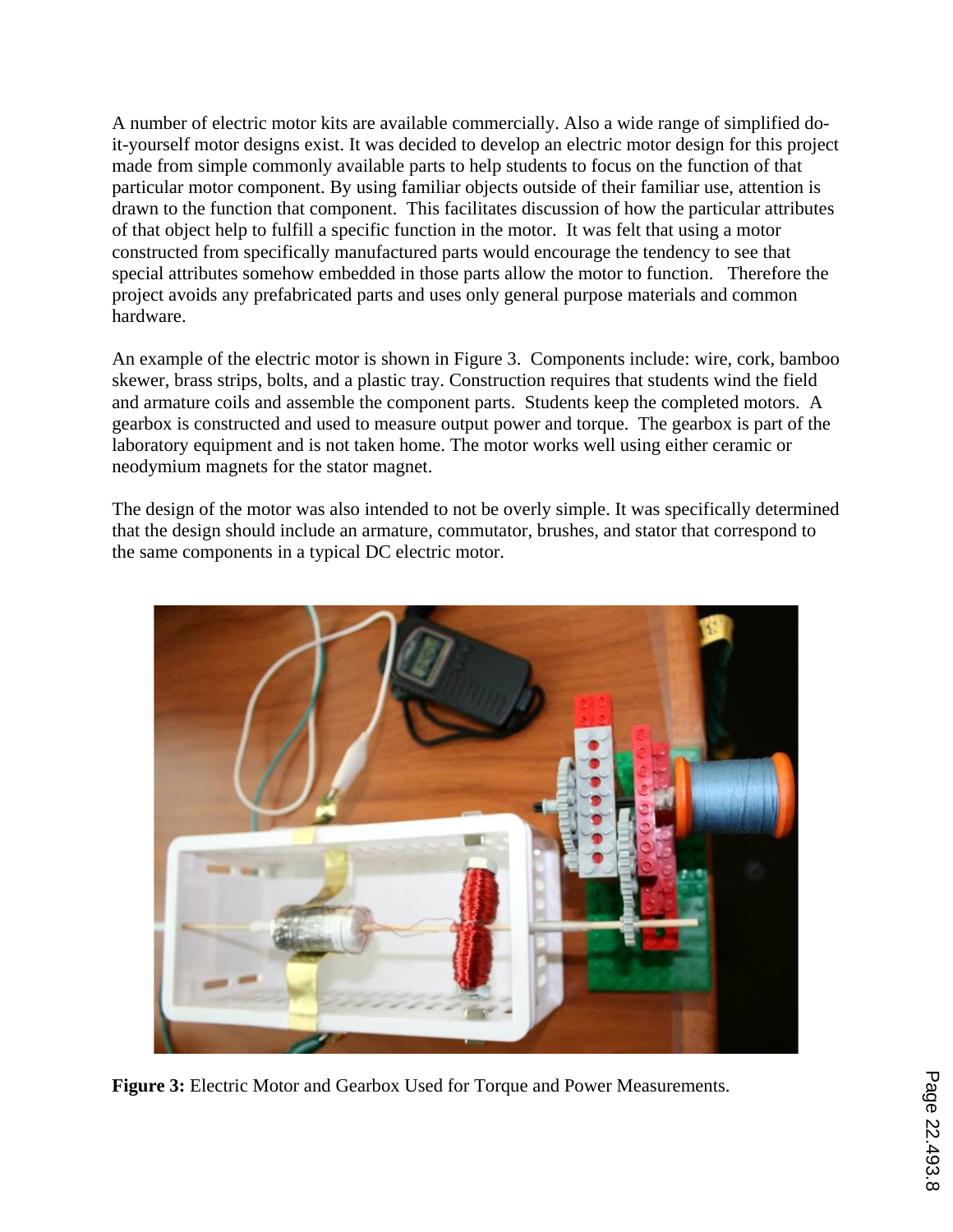A basic measurement of electric motor performance can be accomplished by measuring the time required to raise a known weight through a specific distance. A basic gearbox is used to connect the electric motor to a spool as shown in Figure 3. No corrections were made for the friction introduced by the gears.

Typical results are shown in Figures 4 and 5. Figure 4 shows the data for motor torque as a function of rotational speed. Figure 5 is motor power as a function of speed. Due to the crude nature of both the motor and the measurement methods there is significant scatter in the data. However, both the torque and power curves have the appropriate behavior for a DC permanent magnet electric motor.



**Figure 4:** Representative Results for Torque vs. Speed Behavior of the Simple Motor.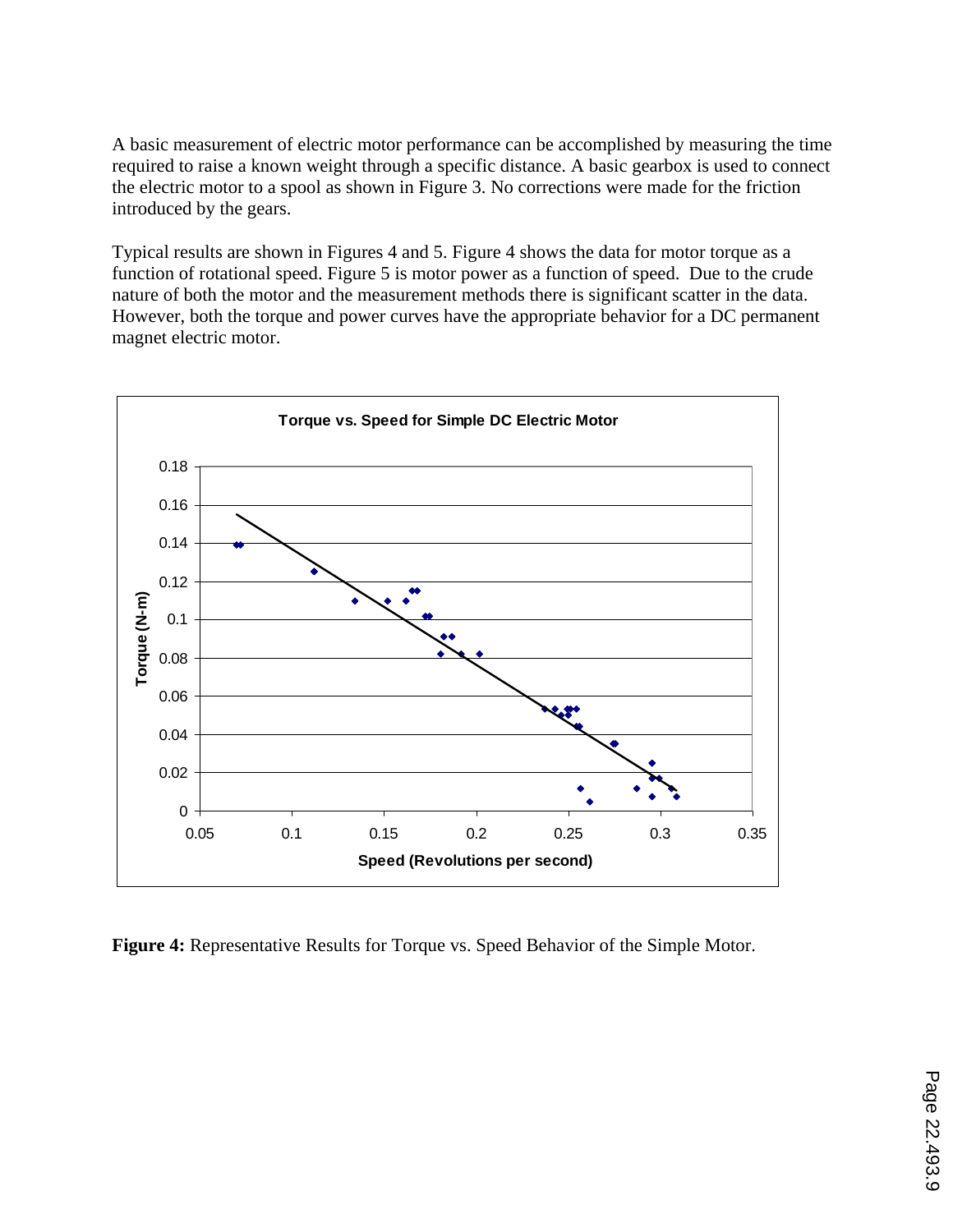

**Figure 5:** Representative Results for Power vs. Speed Behavior of the Simple Motor.

### **Electrodynamic Speaker**

Some type of audio output is an important aspect of a wide range of consumer electronic devices and telecommunications equipment. The expectation of most non-engineering students is that a speaker which converts an electrical signal into audible sound must be an incredibly complex and intricate device. This project seeks to illustrate how an electrodynamic speaker works through the construction of a simple yet surprisingly effective speaker made from simple components.

The simple loudspeaker has been developed is shown in Figure 6. The speaker is made from a plastic drinking cup with a tight-fitting lid and a straw. The speaker coil is wound around the end of a straw. A ceramic disk permanent magnet is placed in the bottom of the cup. The straw extends through the lid of the cup as is normally done when the cup is used for drinking liquids. The coil wires extend through a hole cut in the cup, and then connect to a standard audio compression terminal. The cup and the terminal are mounted on a foamcore base. Steel washers are used on the disk magnet to direct the magnetic field to a concentrated central region where the coil is placed.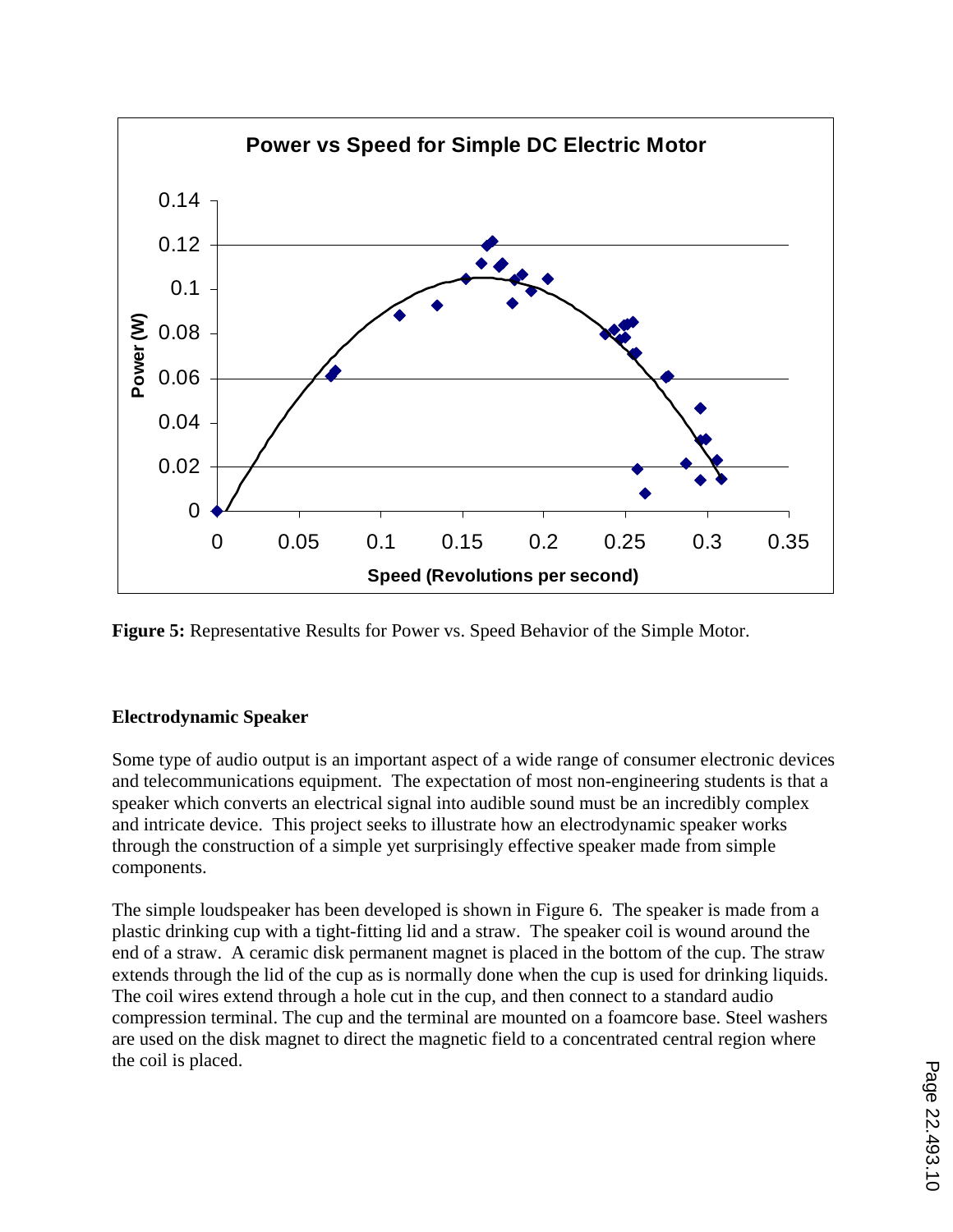The most important detail of the simple speaker design is the coil. The coil is made from 5.5 meters, (18 feet) of 36 gage magnet wire. This results in 8 ohms impedance so that the speaker is compatible with consumer audio equipment. It is important that the coil have low mass so fine gage wire is used. The specific type of permanent magnet used is less critical so long as the field strength is relatively strong. Ceramic disk magnets and cylindrical neodymium magnets have been found to be suitable.

The design is deliberately simple. The intent is to draw attention to the major functional components of the speaker. The only specialized component used is a standard audio speaker compression terminal to facilitate interconnection with consumer audio devices. With this simple design the speaker can be easily constructed in one hour or less. The only tools required are sandpaper and pair of scissors. However a glue gun is a helpful option.

The cup speaker works similarly to any other electrodynamic speaker. This type of speaker works through the interaction of two magnets. In the basic design one magnet is a permanent magnet and the other is an electromagnet. An analog electrical signal is sent to the electromagnet coil. The analog electrical signal voltage varies in direct proportion to the amplitude of the original sound wave which is to be reproduced. An electric current in a conductor produces a magnetic field. In this case because the signal is not constant but time varying the magnetic field in the coil is not constant but varies in time with the time varying signal. Because the coil is therefore, a magnet of varying strength, the force exerted on the coil by the other permanent magnet is not constant but changes in direct proportion to the sound signal. The coil is consequently pushed or pulled back and forth by the permanent magnet to varying degree in direct proportion to the sound signal. The pushing and pulling of the coil is transferred via the straw to the lid which moves up and down, or in other words vibrates, reproducing the original sound. Despite the simplicity, the speaker produces a loud, clear sound and is capable of reaching 90 dB.

The speaker allows for a range of simple investigations that help to explain how the speaker works. For example if the straw is pulled up away from the permanent magnet the sound stops because the coil is outside the strong region of the permanent magnetic field. In operation the lid vibrates noticeably and these vibrations can be felt by touching the lid. If the lid is removed the sound produced decreases. The straw also vibrates itself and this produces some sound independently of the connection to the cup lid.

#### **Simple Radio**

The transmission of information via radio signals is a central aspect of a wide range of modern telecommunications technologies ranging from satellite communications to mobile phones. The process of extracting a signal from the air and reproducing audible sound might be viewed as an incomprehensibly intricate process by non-engineers. Beginning engineering students may also have difficulties grasping the key principles of telecommunications from a baffling array of seemingly different devices and applications. This project intends to develop an understanding of an important property of electromagnetic waves along with the fundamental process of encoding and decoding of information central to all methods of telecommunication.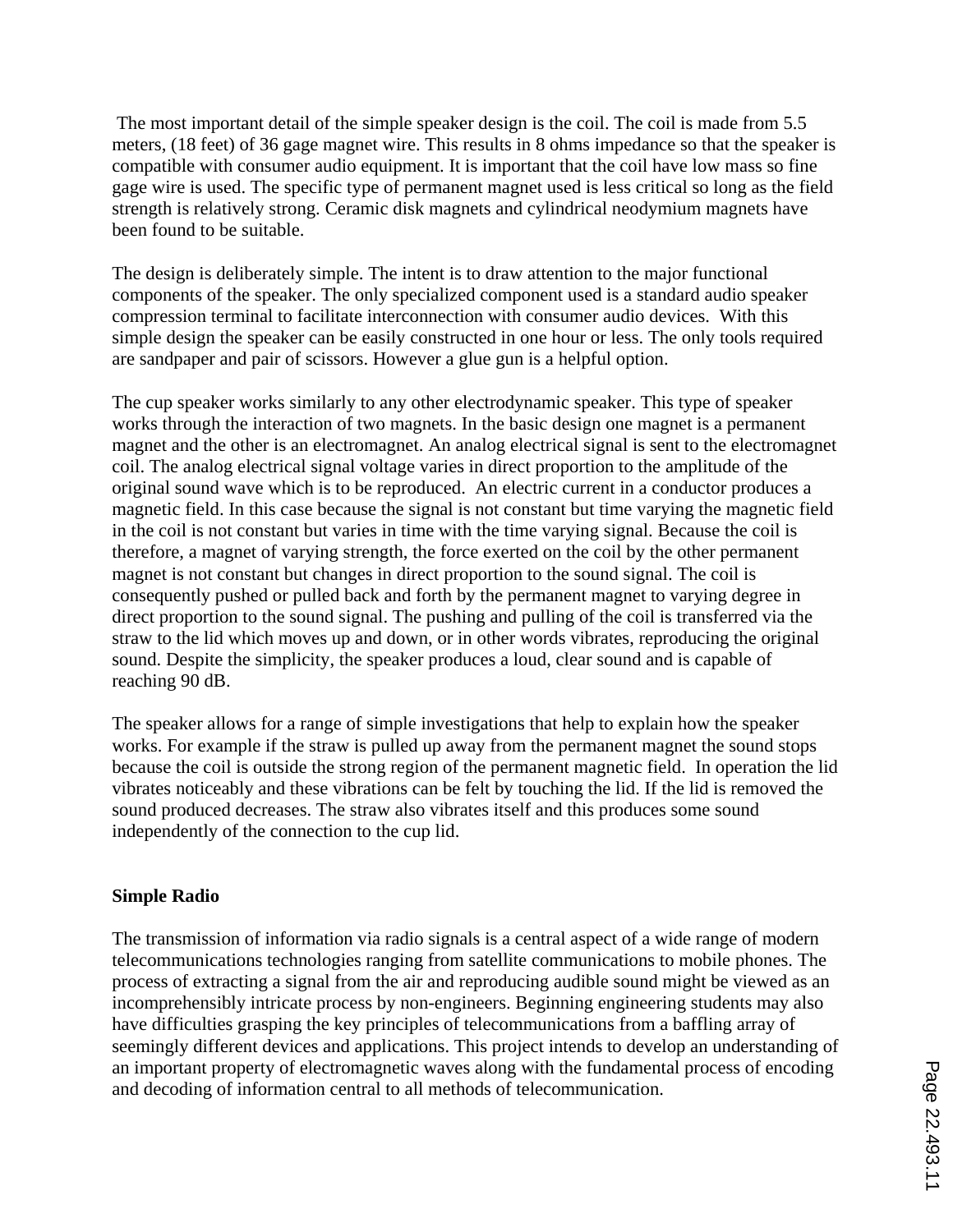



**Figure 6:** Electrodynamic Loudspeaker Constructed from a Plastic Cup.

Figure 7 shows a view of the radio receiver that was developed. The design is a modification of the classic AM crystal radio. The design is substantially simplified by not including a tuning mechanism. The design is easy to construct, very rugged, and receives commercial AM broadcasts well.

The simple radio design requires only five major components. These components are an antenna, germanium diode, wire coil, earphone, and a ground wire. The antenna wire and ground wires are 2 meter and 1 meter lengths respectively of 22 gage solid wire. The coil is wound around a common cardboard tube. A 1N34 or 1N84 germanium diode is used. The coil is 160 turns of 26 gage solid magnet wire. This results in a coil length of 67 millimeters (2.625 inches) along the tube. This was found to have the proper resonance characteristics through inductance and selfcapacitance so no separate capacitor is needed. Foamcore is used as a base, and common paper binding brads are used to connect the components together. The design dispensed with tuning for the sake of simplicity. This design is able to receive stations across the commercial AM band and typically whatever is the strongest signal is what is heard.

A key principle conveyed is an understanding that electromagnetic waves carry energy. The radio produces audible sound without the aid of a battery or amplifier. In the absence of a battery or external power source, it is relatively easy for students to conclude that the energy represented by the faint but audible sound must come from the electromagnetic waves incident on the antenna.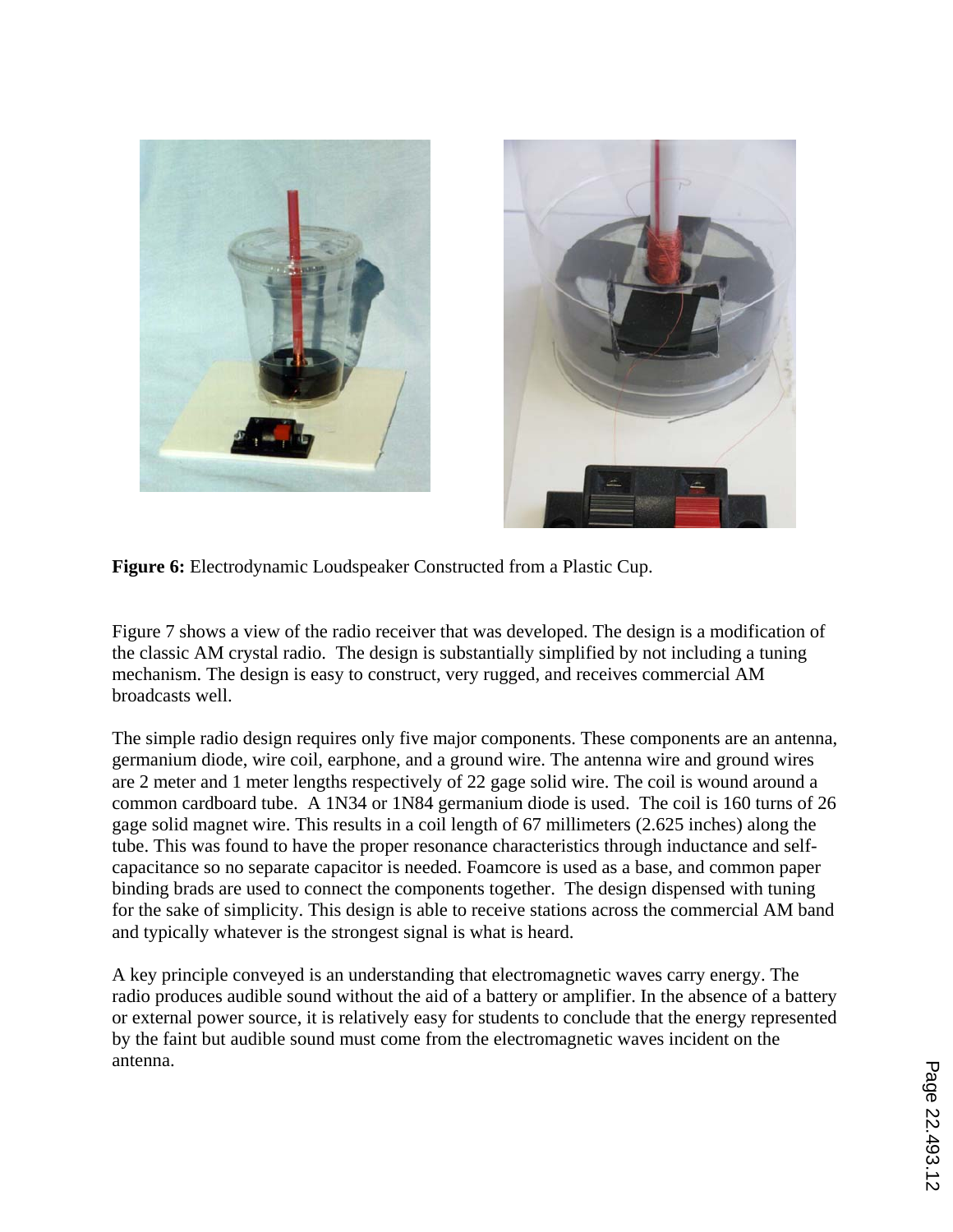

**Figure 7**: Photograph of the Simple Radio.

## **Transistor Amplifier**

The transistor and the integrated circuit are routinely cited as among the most important inventions of the twentieth century yet even the word transistor is barely recognized outside of engineering. An important aspect of telecommunications is amplification of signals of various types. This project considers the transistor in the context of its use as an amplifier. An integrated circuit is also used as a means of including this important technology that was derived from the single transistor.

In this project students construct an amplifier that uses a single transistor as a preamplifier and an integrated circuit power amplifier. With this device students are able to amplify the output of the crystal radio sufficiently to drive the homemade speaker. Using the amplifier it is also possible to listen to a personal MP3 player using the simple loudspeaker.

The circuit is shown in Figure 8. The transistor would seem unnecessary with use of an integrated circuit audio amplifier such as the LM386. This was a deliberate decision in designing the circuit to make use of a single transistor amplifier. This was done to both draw attention to the transistor as an amplifier and so that it would be possible to measure or observe the gain of the amplifier with just a single transistor. The integrated circuit provides additional gain to allow increased volume of the output sound.

Two versions of this project have been developed. One uses a printed circuit board. The other version uses a solderless breadboard as seen in Figure 9. In either case students do all of the assembly and keep the completed device. In the solderless breadboard version, no customdesigned parts are needed.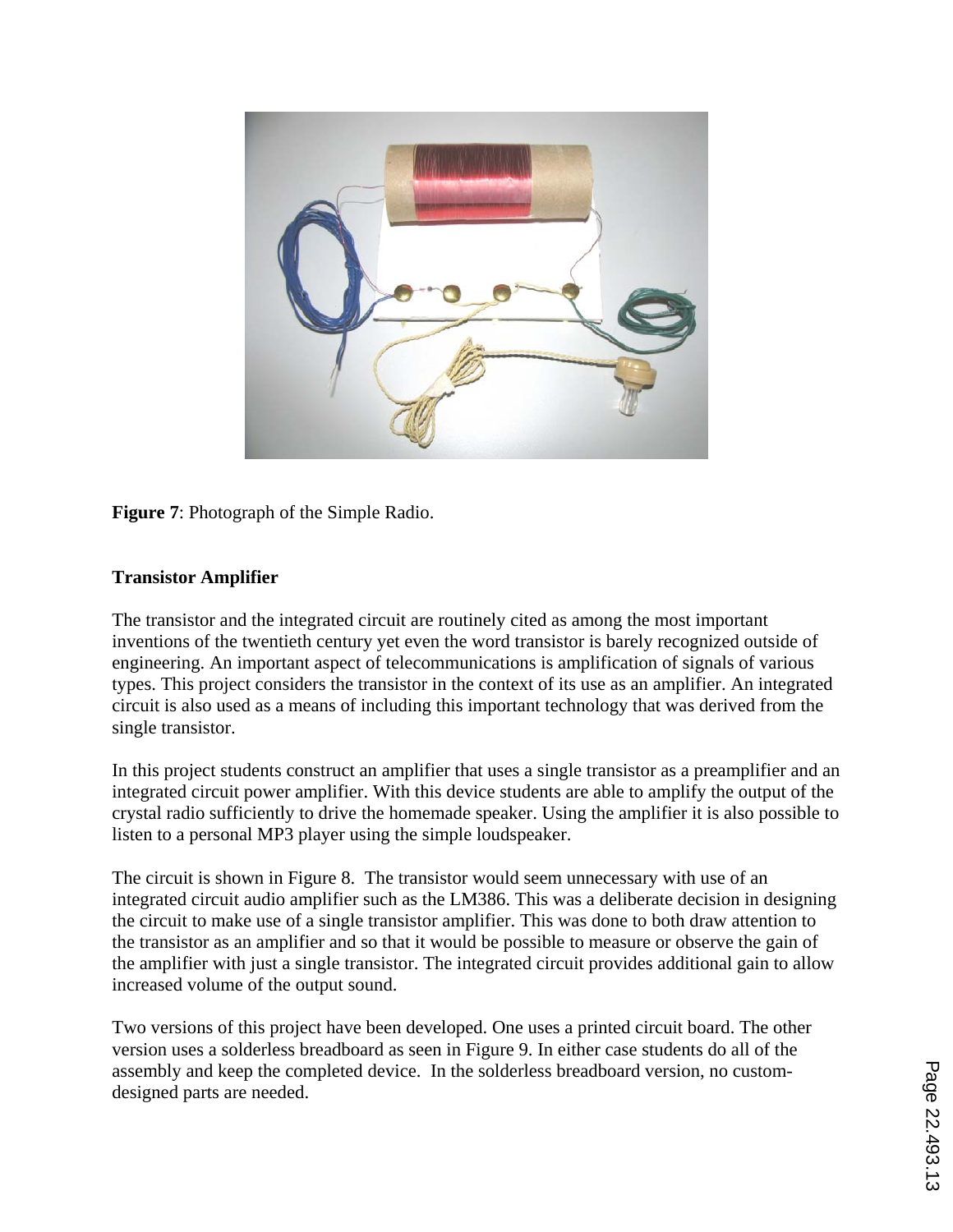

**Figure 8:** Amplifier Project Schematic Diagram.



**Figure 9:** Photograph of Amplifier Project Constructed on Solderless Breadboard.

### **Photovoltaic Battery Charger**

There is a high degree of interest in sustainable energy sources among both engineering and nonengineering students. To support this interest, a project using photovoltaics was developed. Thin-film photovoltaic cells are used to recharge two AA NiMH batteries. The project helps to illustrate the capabilities and the limitations of photovoltaics.

The project is shown in Figure 10. Two thin film photovoltaic cells are used<sup>20</sup>. These have a nominal rating of 3 V and 50 mA (Powerfilm MP3-37). The device is intended to be used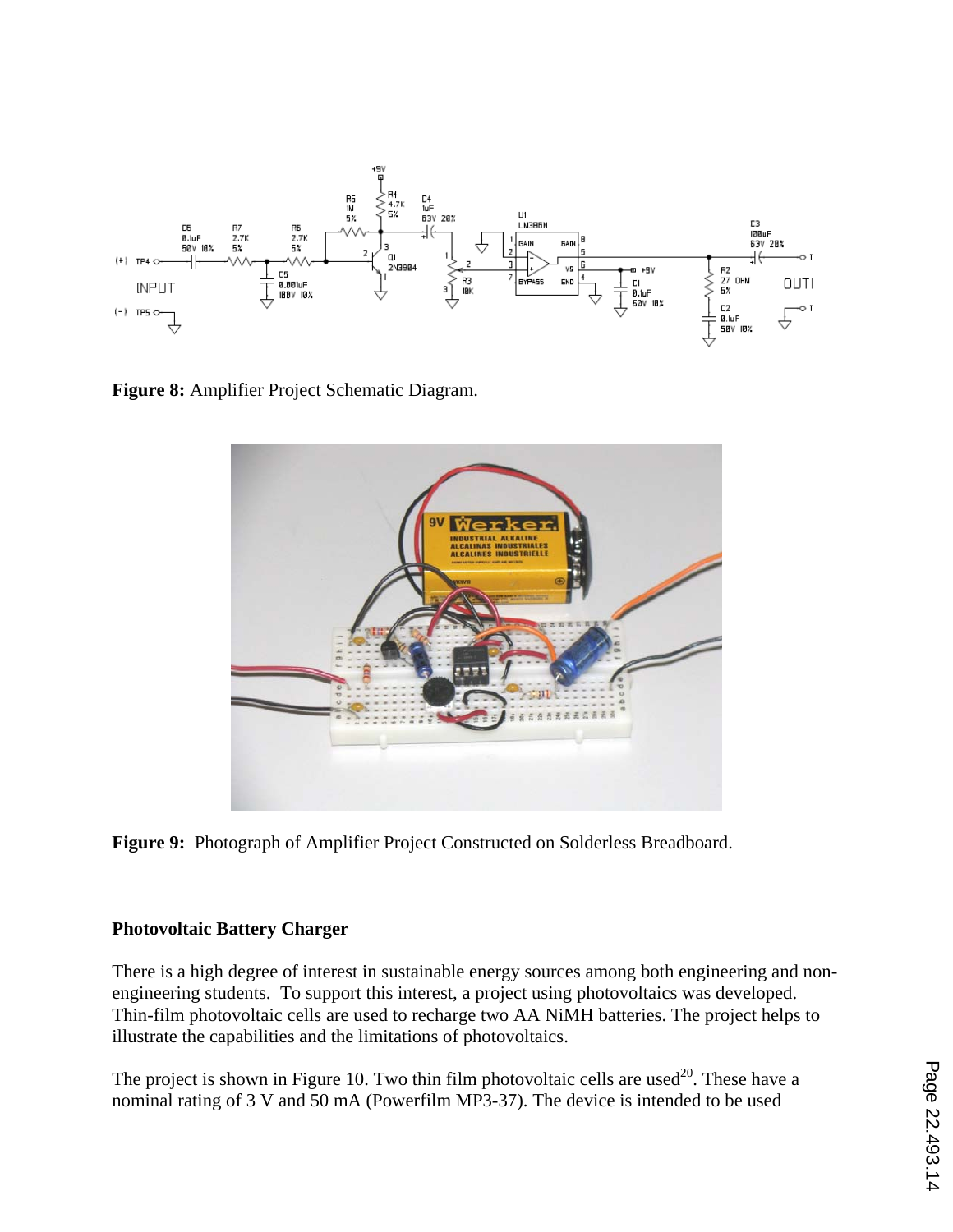outdoors but will operate acceptably well using a 200 W (equivalent) compact fluorescent light. Foamcore is used as the base upon which the components are mounted. The reverse side contains two AA NiMH rechargeable batteries and battery holders. A 1N5817 diode is used in series with the photovoltaics to prevent the batteries from discharging backwards through the photovoltaics in low light conditions. The photovoltaics are connected in parallel while the batteries and diode are connected in series. Figure 11 is a simple diagram of the wiring for this device.

The project is amenable to carrying out a variety of measurements of current and voltage. Output power can be determined for different conditions of lighting, incidence angle, and load resistance. Representative student data is given in Figure 12. The design makes it possible to measure the current supplied while charging. From this, students calculate the time needed to recharge the two AA batteries under the operating conditions.

The thinfilm photovoltaic used in this project is not as readily available as the components in the other projects. However it can be obtained from the manufacturer when purchased in quantities of 100 or more<sup>20</sup>. The thin film photovoltaic is well-suited to this application. While not the most efficient photovoltaic, the thin film is very durable and does not require any additional packaging or coating to protect the device from being damaged.

An important student learning outcome of the project is the development of a realistic understanding of the capabilities of current photovoltaic technology. A typical studentconstructed device is able to supply about 75 mA of recharging current to the AA batteries in sunny conditions. Two fully discharged batteries can be recharged to a usable degree in a few hours of direct sun. However, students calculate that a complete recharge a 2000 mAh batteriy requires on the order of 40 hours of full sunlight conditions with this device. This leads to an important grounding in reality concerning the actual capabilities of photovoltaics in relation to power demands of modern society.



**Figure 10:** Photograph of the Front and Reverse Sides of the Photovoltaic Charger.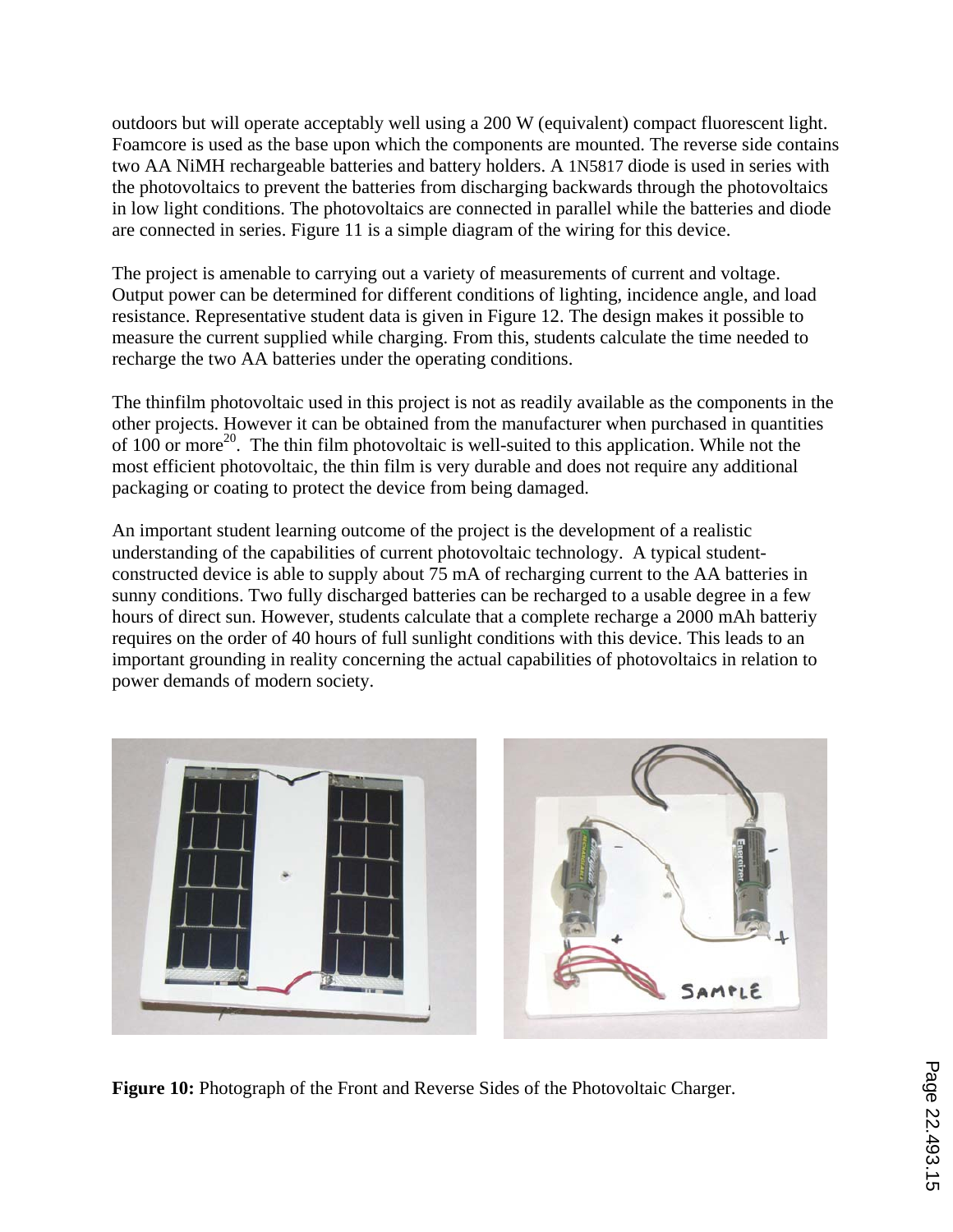

**Figure 11:** Diagram of Wiring of the Photovoltaic Battery Recharger.



**Figure 12:** Representative Student Data on Photovoltaic Output Power.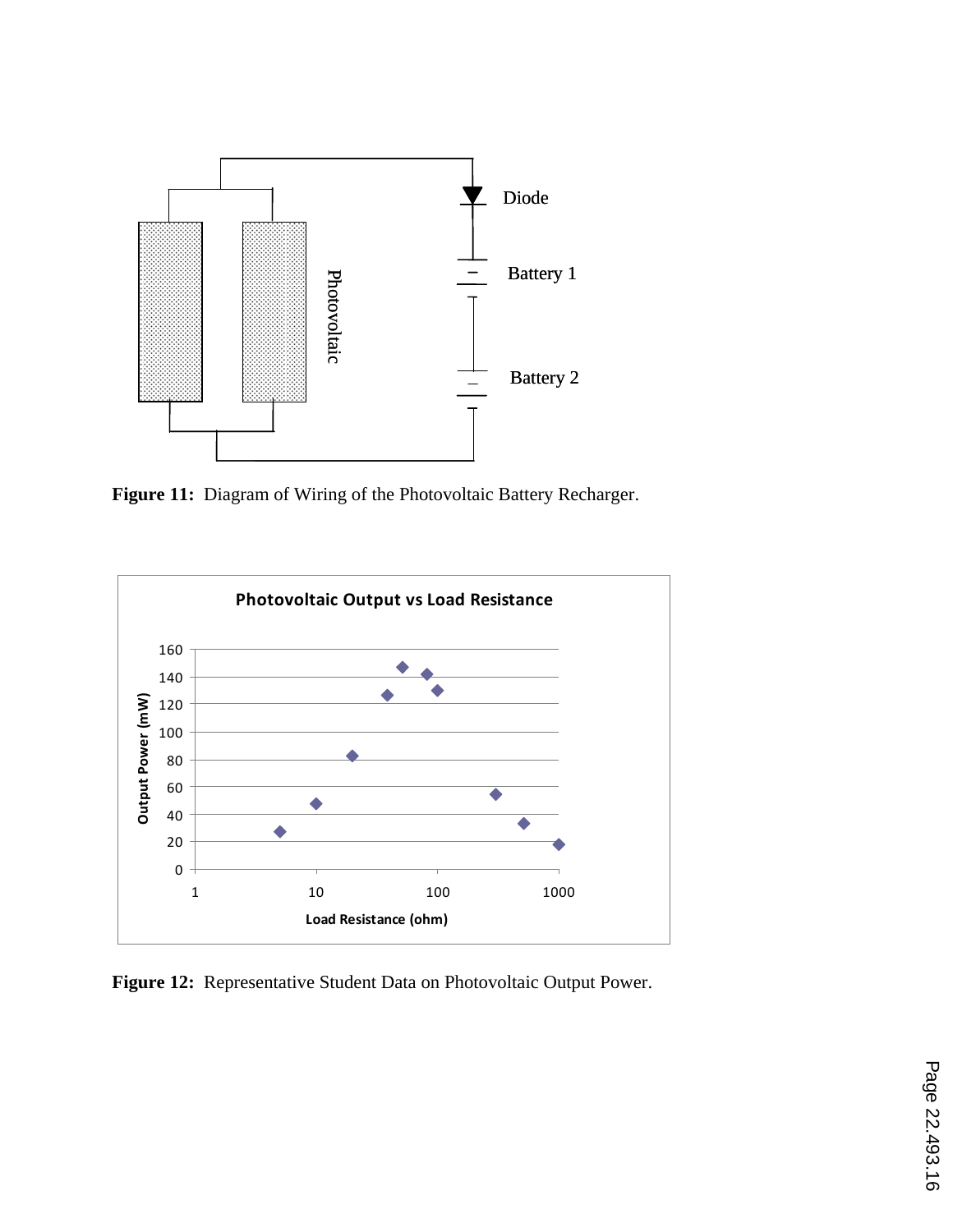### **Evaluation Methods**

Evaluation is based on tests of student content knowledge before and after the laboratory. Student surveys about various aspects of the laboratory are also part of the evaluation process. Preliminary student data is currently available.

Content tests were based on the underlying principles involved as well as how the device works. The "how it works" questions addressed specific components in the device and the purpose or function of those components in the device operation.

Available content test results are summarized in Table 2. The content tests are based on a scale of 0 – 100 points, with 100 points being a perfect score. The result reported in the pre and post test for each laboratory is the average score of the students tested. All post-tests show statistically significant improvements over the pre-test scores ( $p < 0.05$ ). For most of the laboratory projects, the average for the post-test is close to double the pre-test average.

| Subject               | PreTest       | Post - Test   | Percent |  |  |
|-----------------------|---------------|---------------|---------|--|--|
| <b>Content Tests</b>  | $(max = 100)$ | $(max = 100)$ | Change  |  |  |
| I ED                  |               |               |         |  |  |
| <b>Booklight</b>      | 36            | 66            | 83%     |  |  |
| <b>Electric Motor</b> | 44            | 71            | 61%     |  |  |
| Speaker               | 27            | 80            | 196%    |  |  |
| Radio                 | 62            | 84            | 35%     |  |  |
| Transistor            | 13            | 91            | 600%    |  |  |
| Photovoltaic          | 53            | 86            | 62%     |  |  |
|                       |               |               |         |  |  |
| Average               | 39            | 80            | 103%    |  |  |

**Table 2**: Subject Matter Content Test Pre and Post Laboratory Results.

Also reported is an overall average for the entire set of laboratory projects. This gives an approximate estimate of the effectiveness of the laboratory projects as a group. The pre-test average is 39 out of 100. This might be interpreted as a poor understanding of technology (technologically illiterate). The post-test overall average is 80 out of 100. This is a substantial improvement in content knowledge across these areas. As a group the students could be considered to have improved from "failing" to understand technology to a "fair" degree of understanding.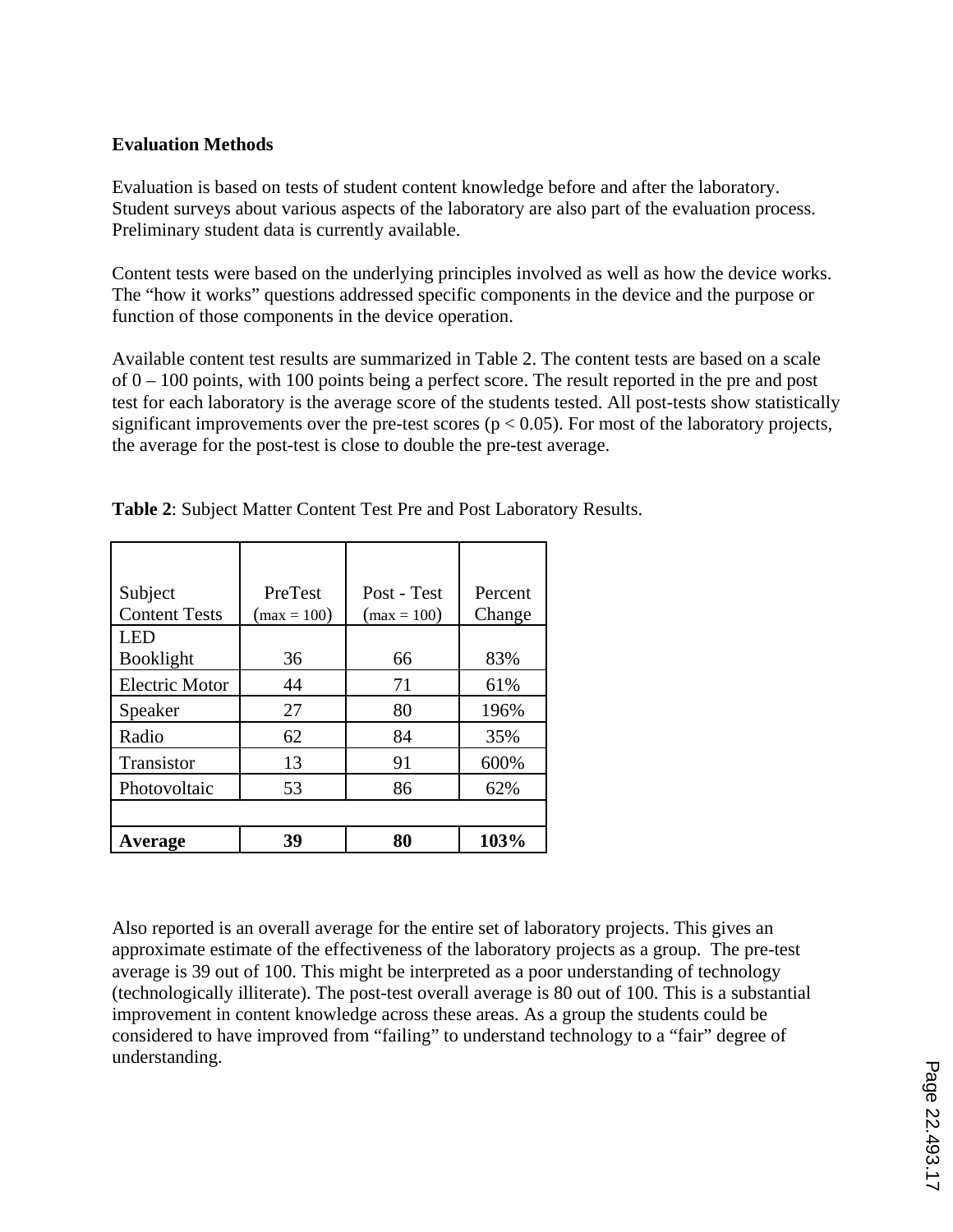Students were also surveyed about their opinion of the laboratory projects. The available results for six laboratories are summarized in Table 3. The questions were based on a 0 to 5 point scale with 1 being "strongly disagree" and 5 being "strongly agree." The students were asked to rate the laboratory as interesting, educationally useful, and whether or not they feel more competent about the course material as a result of the particular laboratory project.

The students found all of the projects interesting. Results ranged from 4.3 to 4.9 on a 5.0 scale. The students also gave the projects high ratings in terms of being educationally useful. The four projects had an average rating of 4.5 on the 5.0 scale. The student rating was slightly lower for the question that asked students if they felt more competent about the course material after having completed the lab. It may be that students are more confident in assessing what interests them compared to estimating their degree of mastery of the course materials. Overall the laboratory projects were well-received by the students.

| <b>Average Student</b><br>Rating $(1-5 \text{ scale})$ | Interesting | Educationally<br>Useful | <b>Improved My</b><br>Competence in<br><b>Course Material</b> |  |  |  |
|--------------------------------------------------------|-------------|-------------------------|---------------------------------------------------------------|--|--|--|
| <b>LED Booklight</b>                                   | 4.9         | 4.5                     | 3.9                                                           |  |  |  |
| DC Motor                                               | 4.6         | 4.6                     | 4.2                                                           |  |  |  |
| Speaker                                                | 4.6         | 4.4                     | 4.0                                                           |  |  |  |
| Radio                                                  | 4.7         | 4.6                     | 4.0                                                           |  |  |  |
| Amplifier                                              | 4.3         | 4.5                     | 3.9                                                           |  |  |  |
| Photovoltaic                                           |             |                         |                                                               |  |  |  |
| Charger                                                | 4.6         | 4.6                     | 4.0                                                           |  |  |  |
|                                                        |             |                         |                                                               |  |  |  |
| <b>Overall Average</b>                                 | 4.6 / 5.0   | 4.5/5.0                 | 4.0 / 5.0                                                     |  |  |  |

**Table 3:** Result of Student Evaluations of Laboratory Projects  $(1 – 5$  point scale).

### **Evaluation Based on the Design Process**

An approach to evaluation based on the application of the design process is underdevelopment for use in this project. The approach is based on the view of technical systems as being composed of components which carryout subfunctions in support of the overall functioning of the system<sup>21-24</sup>. Students are asked to design and construct their own version of the technological device. Design process evaluation using the electrodynamic speaker has been developed thus far.

To support students in this process, an explanation is given of how the speaker works in terms of the functions that must be accomplished. This functional analysis or functional decomposition is drawn from techniques used in engineering product development  $2^{1-24}$ . A functional analysis diagram of an electrodynamic speaker is shown in Figure 13. This type of analysis emphasizes the transformations or flows of material, energy, and information that occur in the system.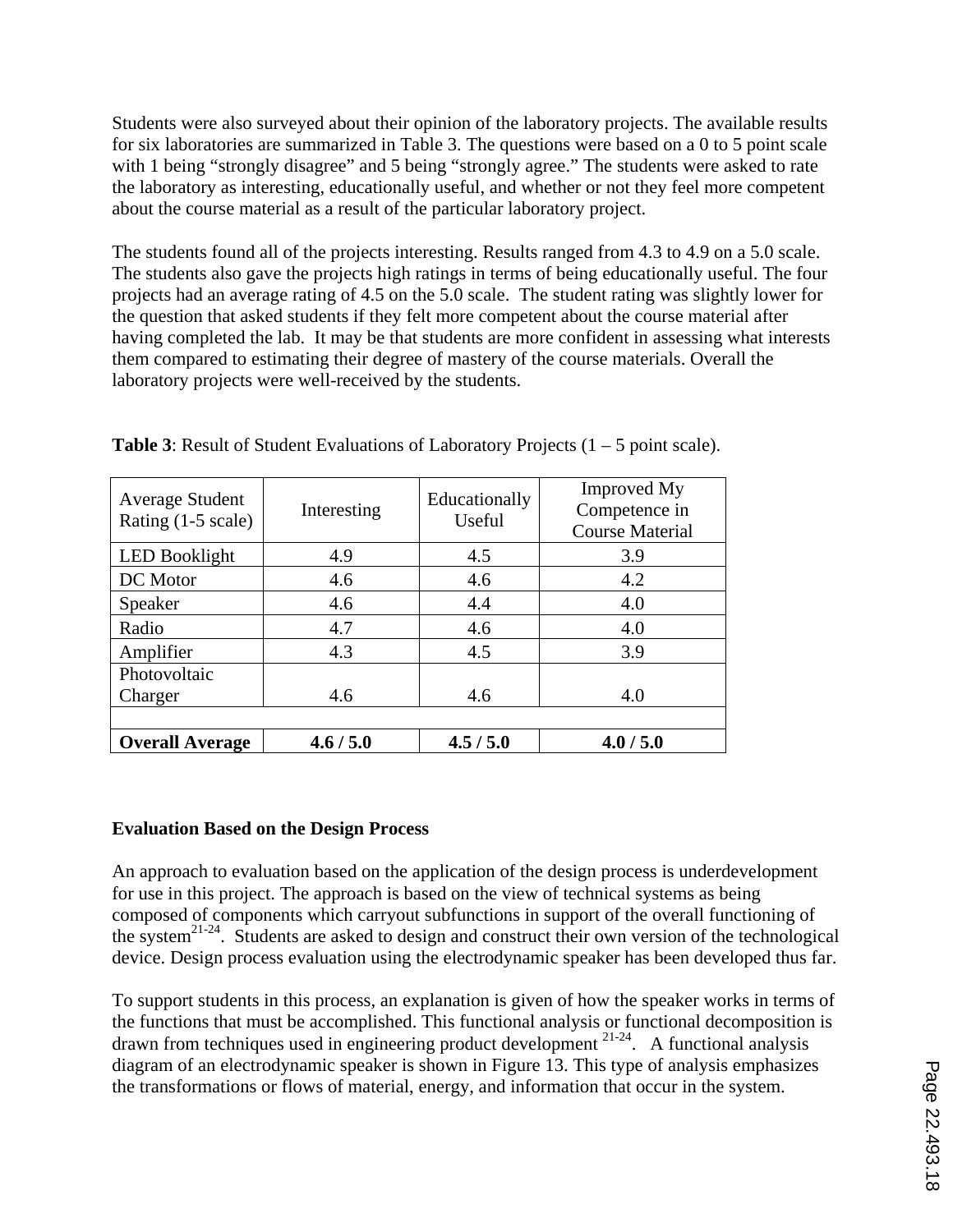

**Figure 13:** Functional Description of How a Speaker Works.

The operation of the speaker was explained in terms of nine key components responsible for transforming the input electrical signal into the sound vibrations output. The function of the component is described and the important design requirements or characteristics of that component are reviewed. This information is summarized in Table 4.

|                | Component                   | Function            | Characteristics                     |
|----------------|-----------------------------|---------------------|-------------------------------------|
|                | <b>Fixed Magnet</b>         | Push/pull on coil   | Very strong magnetic field          |
|                |                             | Create varying      |                                     |
| $\overline{2}$ | Coil                        | magnet field        | Light weight, 8 ohms resistance     |
|                |                             | Hold coil wire in   | Light weight, hold coil wire in     |
| 3              | Coil form                   | place               | place                               |
|                |                             | Transfer current to | Transfer current without            |
| $\overline{4}$ | Conductive link             | coil                | hindering coil motion               |
| 5              | Support structure           | Hold components     | Sturdy, easy to construct           |
|                |                             | Transfer KE from    | Light weight, transmit axial force  |
| 6              | Cone-coil-link              | coil to cone        | without bending                     |
|                |                             | Transfer KE into    | Relatively light, able to flex but  |
|                | Cone                        | Sound energy        | somewhat stiff                      |
|                |                             |                     | Appropriate stiffness not too stiff |
|                |                             | Push/pull on coil   | but able to exert sufficient force  |
|                |                             | opposite fixed      | to keep coil in place with respect  |
| 8              | Restoring spring            | magnet              | to the fixed magnet                 |
|                |                             | Connect to signal   | Secure to prevent accidental        |
| 9              | <b>Electrical Connector</b> | source              | pulling or tugging on the coil      |

**Table 4**: Key Component Sub-Functions of an Electrodynamic Speaker.

The students are then given access to a wide variety of basic materials which can serve as component parts for an electrodynamic speaker. This includes items such as paper plates, cups, cardboard, plastic sheeting, cloth, and construction paper. Each individual student completes his or her own design. Students create designs for each component using basic materials. Some materials are specified. In this first effort, the gage and length of wire to be used in the coil was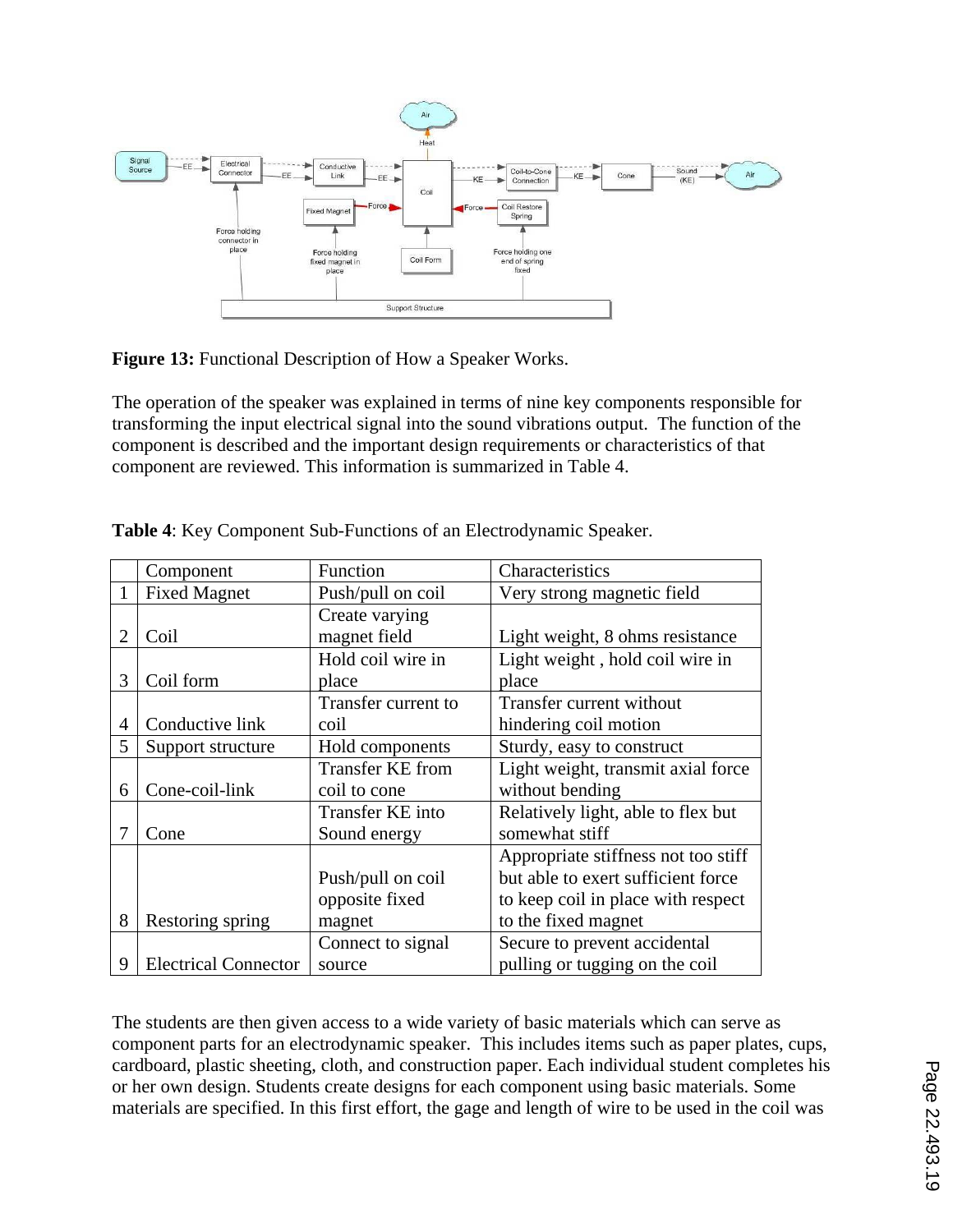specified. Also the electrical connector was provided. The supply of basic materials also included a variety of different types of magnets which could be selected by the student to provide a permanent magnetic field.

In completing this process, students were not told about the assignment ahead of time. Also they were restricted to the laboratory without access to the internet. These restrictions were used to prevent students from looking online for the design of a speaker using basic components and then replicating that design. The intent was to require students to think through the design process and to use the idea of "form follows function" to develop a unique design.

Some examples of completed speakers designed and built by students are shown in Figure 14. In the group of 42 students tested all were able to design and build their own speaker. Each speaker was required to produce audible sound when connected to the same amplifier used with the cup speaker described above. The project could be completed in three hours by most students. While all of the students were successful, some required considerably more coaching or guidance than others. Students were allowed to keep the working speakers and take them home. The total cost of the materials in each student-designed speaker including the connector, wire, and magnet was approximately five dollars.



**Figure 3:** Examples of Working Simple Speakers Designed and Built by Students.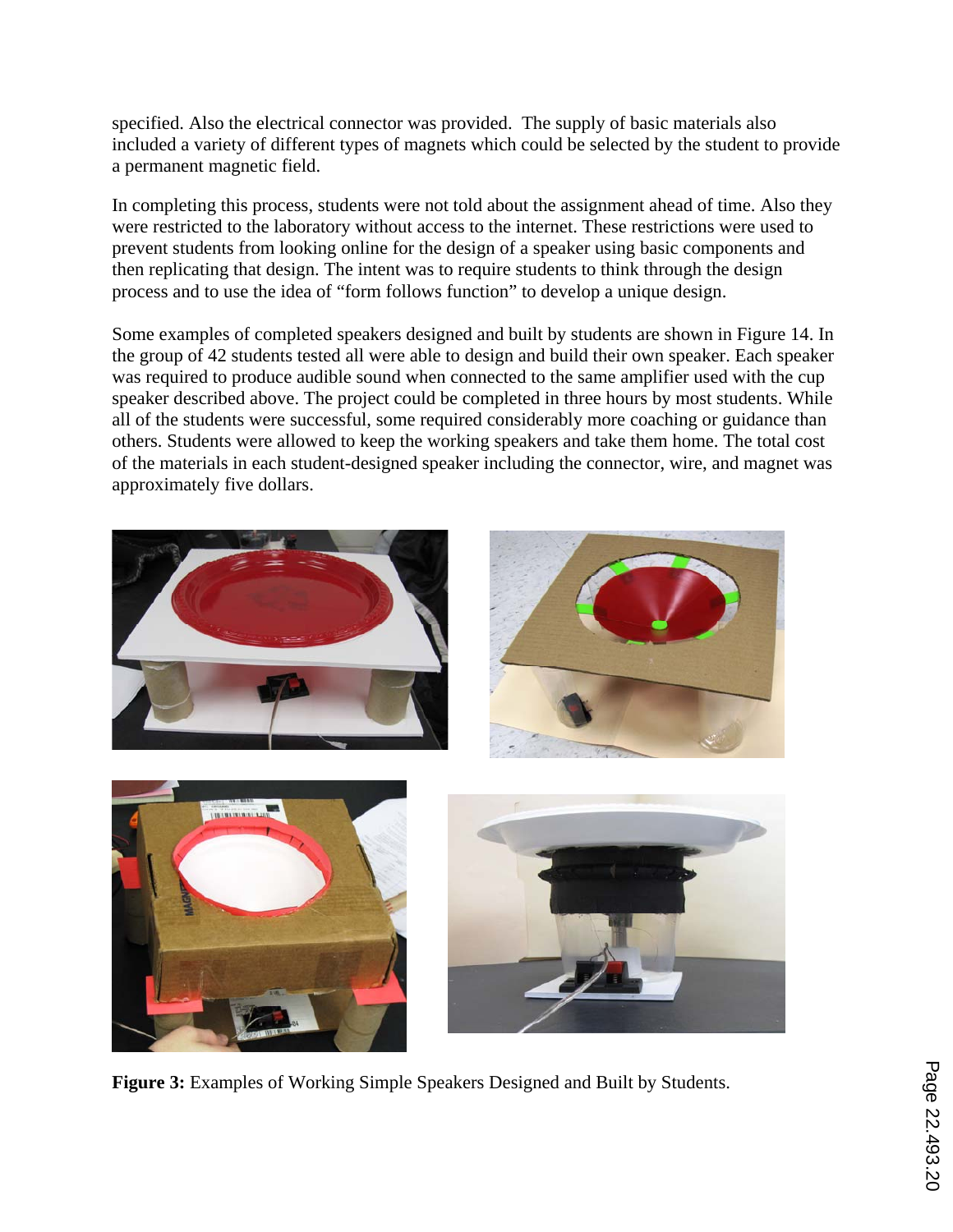The evaluation based on the design process shows promise as a means of assessment of student learning. While the designs have the same basic function structure of any electrodynmaic speakers, getting the device to work requires a level of understanding of the principles involved in this device. The students themselves have a feeling of accomplishment when they are able to create a functioning device of their own design.

#### **Discussion**

The students completing the projects demonstrate increases in content knowledge related to the project areas. The content knowledge increases are statistically significant. Students were able to progress from a poor to a fair level of technological literacy. These results are encouraging indicators that it is possible to establish a functional level of understanding of technology among all undergraduate students. The students see the projects as educationally useful and interesting. Some success was found in having students develop their own designs for simple technological devices based on knowledge acquired by completion of these projects.

#### **Acknowledgement**

This work was supported by the National Science Foundation under award: DUE-0633277. Any opinions, findings, and conclusions or recommendations expressed in this material are those of the authors and do not necessarily reflect the views of the National Science Foundation.

#### **Bibliography**

- 1. Our Student's Best Work: A framework for accountability worthy of our mission, *American Association of Colleges and Universities* (AACU) 2nd Edition (2008).
- 2. Pearson G., and A.T. Young, editors, *Technically speaking: Why all Americans need to know more about technology*, National Academies Press, (2002).
- 3. *Changing the Conversation: Messages for Improving the Public Understanding of Engineering*, Committee on Public Understanding of Engineering Messages, National Academies Press, (2008)
- 4. National Science Board, *Moving Forward to Improve Engineering Education*, November 12, 2007. (2007).
- 5. Krupczak, J.J., D. Ollis, "Technological Literacy and Engineering for Non-Engineers: Lessons from Successful Courses," *Proceeding of the 2006 American Society for Engineering Education Annual Conference* (2006).
- 6. Kuc, R.," Teaching the non-science major: EE101 The most popular course at Yale." *Proceedings of the 1997 American Society for Engineering Education Annual Conference* (1997).
- 7. Hanford, Bethany, "Engineering for Everyone," American Society for Engineering Education, *PRISM*, December 2004. American Society for Engineering Education.
- 8. Norton, M.G., and D. Bahr, "Student Response to a General Education Course on Materials, *Proceedings of the 2004 American Society for Engineering Education Annual Conference* (2004). American Society for Engineering Education.
- 9. Rosa A.J., P.K. Predecki, and G. Edwards, "Technology 21 A Course on Technology for Non-Technologists," *Proceedings of the 2004 American Society for Engineering Education Annual Conference* (2004). American Society for Engineering Education.